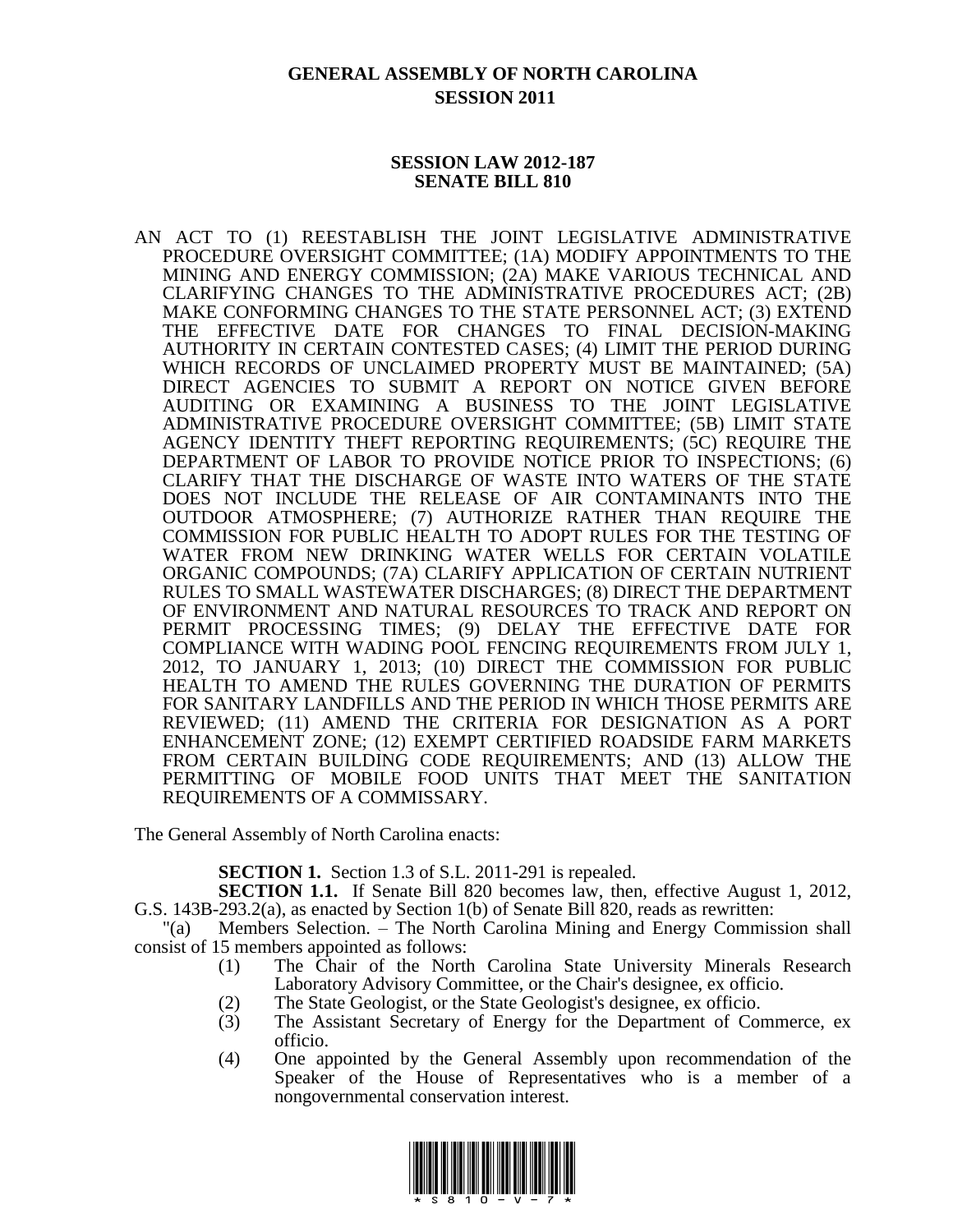- (5) One appointed by the General Assembly upon recommendation of the Speaker of the House of Representatives who is an elected official of a municipal government located in the Triassic Basin of North Carolina.
- (6) One appointed by the General Assembly upon recommendation of the Speaker of the House of Representatives who is a member of the Environmental Management Commission and knowledgeable in the principles of water and air resources management.One appointed by the General Assembly upon recommendation of the Speaker of the House of Representatives who is a representative of the mining industry.
- (7) One appointed by the General Assembly upon recommendation of the Speaker of the House of Representatives who shall be a geologist with experience in oil and gas exploration and development.
- (8) One appointed by the General Assembly upon recommendation of the President Pro Tempore of the Senate who is a member of a nongovernmental conservation interest.
- (9) One appointed by the General Assembly upon recommendation of the President Pro Tempore of the Senate who is a member of a county board of commissioners of a county located in the Triassic Basin of North Carolina.
- (10) One appointed by the General Assembly upon recommendation of the President Pro Tempore of the Senate who is a member of the Commission for Public Health and knowledgeable in the principles of waste management.One appointed by the General Assembly upon recommendation of the President Pro Tempore of the Senate who is a representative of the mining industry.
- (11) One appointed by the General Assembly upon recommendation of the President Pro Tempore of the Senate who shall be an engineer with experience in oil and gas exploration and development.
- (12) One appointed by the Governor who shall be a representative of a publicly traded natural gas company.
- (13) One appointed by the Governor who shall be a licensed attorney with experience in legal matters associated with oil and gas exploration and development.
- (14) One appointed by the Governor who is a representative of the mining industry.One appointed by the Governor who is a member of the Environmental Management Commission and knowledgeable in the principles of water and air resources management.
- (15) One appointed by the Governor who is a representative of the mining industry.One appointed by the Governor who is a member of the Commission for Public Health and knowledgeable in the principles of waste management."

**SECTION 2.** G.S. 150B-18 reads as rewritten:

### "**§ 150B-18. Scope and effect.**

This Article applies to an agency's exercise of its authority to adopt a rule. A rule is not valid unless it is adopted in substantial compliance with this Article. An agency shall not seek to implement or enforce against any person a policy, guideline, or other nonbinding interpretive statement that meets the definition of a rule contained in G.S. 150B-2(8a) if the policy, guideline, or other nonbindinginterpretive statement has not been adopted as a rule in accordance with this Article."

**SECTION 3.** G.S. 150B-19.1 reads as rewritten:

### "**§ 150B-19.1. Requirements for agencies in the rule-making process.**

In developing and drafting rules for adoption in accordance with this Article, agencies shall adhere to the following principles:

- (1) An agency may adopt only rules that are expressly authorized by federal or State law and that are necessary to serve the public interest.
- (2) An agency shall seek to reduce the burden upon those persons or entities who must comply with the rule.
- (3) Rules shall be written in a clear and unambiguous manner and must be reasonably necessary to implement or interpret federal or State law.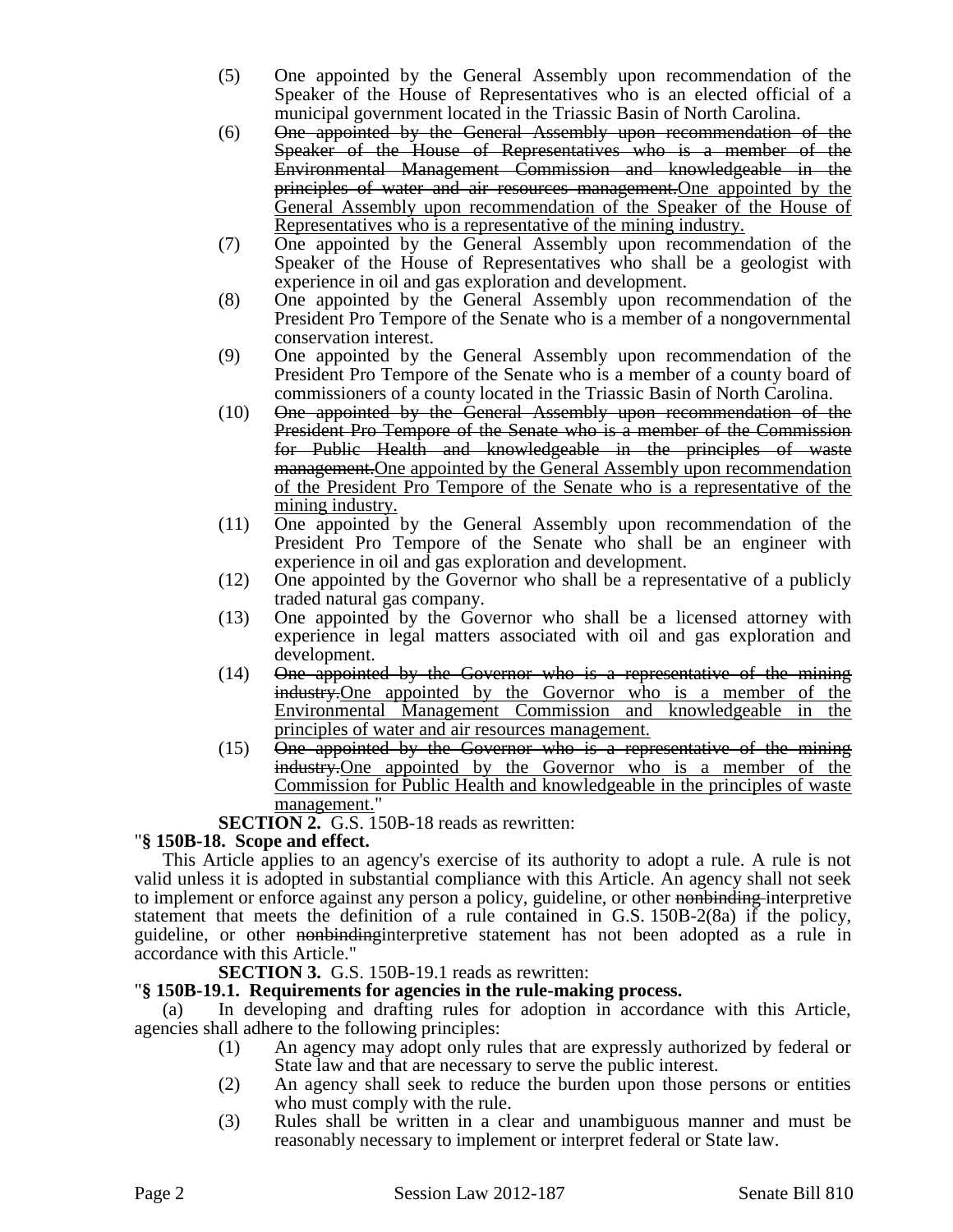- (4) An agency shall consider the cumulative effect of all rules adopted by the agency related to the specific purpose for which the rule is proposed. The agency shall not adopt a rule that is unnecessary or redundant.
- (5) When appropriate, rules shall be based on sound, reasonably available scientific, technical, economic, and other relevant information. Agencies shall include a reference to this information in the notice of text required by G.S. 150B-21.2(c).
- (6) Rules shall be designed to achieve the regulatory objective in a cost-effective and timely manner.

(b) Each agency subject to this Article shall conduct an annual review of its rules to identify existing rules that are unnecessary, unduly burdensome, or inconsistent with the principles set forth in subsection (a) of this section. The agency shall repeal any rule identified by this review.

 $(c)$  Each agency subject to this Article shall post on its Web site when the agency submits the notice of text for publication in accordance with G.S. 150B-21.2Web site, no later than the publication date of the notice of text in the North Carolina Register, all of the following:

- (1) The text of a proposed rule.
- (2) An explanation of the proposed rule and the reason for the proposed rule.
- (3) The federal certification required by subsection  $(g)$  of this section.<br>  $(4)$  Instructions on how and where to submit oral or written comme
- Instructions on how and where to submit oral or written comments on the proposed rule.
- (5) Any fiscal note that has been prepared for the proposed rule.

The agency shall maintain the information in a searchable database and shall periodically update this online information to reflect changes in the proposed rule or the fiscal note prior to adoption.If an agency proposes any change to a rule or fiscal note prior to the date it proposes to adopt a rule, the agency shall publish the proposed change on its Web site as soon as practicable after the change is drafted. If an agency's staff proposes any such change to be presented to the rule-making agency, the staff shall publish the proposed change on the agency's Web site as soon as practicable after the change is drafted.

(d) Each agency shall determine whether its policies and programs overlap with the policies and programs of another agency. In the event two or more agencies' policies and programs overlap, the agencies shall coordinate the rules adopted by each agency to avoid unnecessary, unduly burdensome, or inconsistent rules.

(e) Each agency shall quantify the costs and benefits to all parties of a proposed rule to the greatest extent possible. Prior to submission of a proposed rule for publication in accordance with G.S. 150B-21.2, the agency shall review the details of any fiscal note prepared in connection with the proposed rule with the rule-making body, and the rule-making body mustand approve the fiscal note before submission.

(f) If the agency determines that a proposed rule will have a substantial economic impact as defined in G.S. 150B-21.4(b1), the agency shall consider at least two alternatives to the proposed rule. The alternatives may have been identified by the agency or by members of the public.

(g) Whenever an agency proposes a rule that is purported to implement a federal law, or required by or necessary for compliance with federal law, or on which the receipt of federal funds is conditioned, the agency shall:

- (1) Prepare a certification identifying the federal law requiring adoption of the proposed rule. The certification shall contain a statement setting forth the reasons why the proposed rule is required by federal law. If all or part of the proposed rule is not required by federal law or exceeds the requirements of federal law, then the certification shall state the reasons for that opinion.
- (2) Post the certification on the agency Web site in accordance with subsection (c) of this section.
- (3) Maintain a copy of the federal law and provide to the Office of State Budget and Management the citation to the federal law requiring or pertaining to the proposed rule.

(h) Before an agency that is within the Governor's cabinet submits the proposed text of a permanent rule change for publication in the North Carolina Register, the agency must submit the text of the proposed rule change and an analysis of the proposed rule change to the Office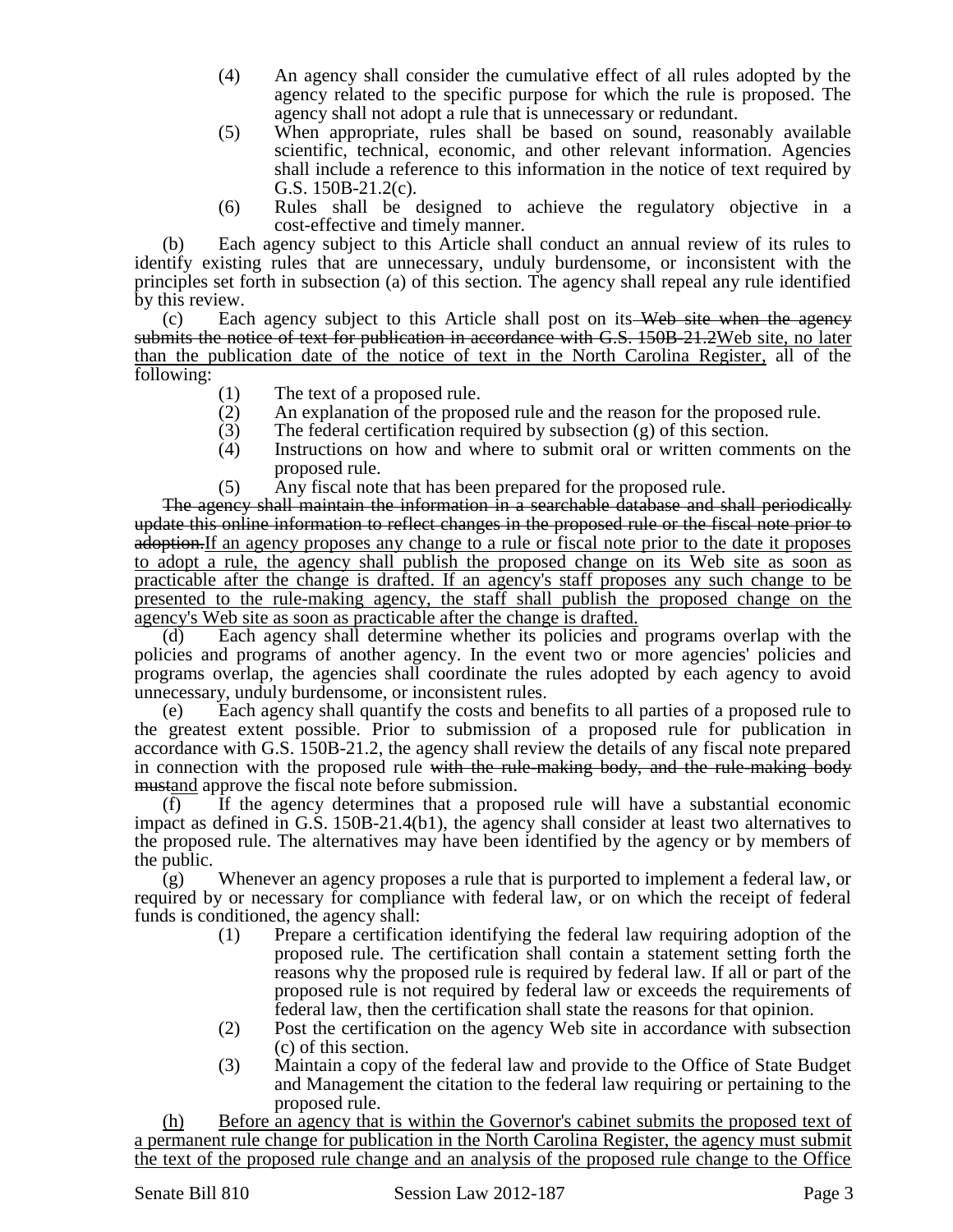of State Budget and Management and obtain a certification from the Office that the agency adhered to the principles set forth in this section. Before an agency that is within the departments of the Council of State, other than the Governor, submits the proposed text of a permanent rule change for publication in the North Carolina Register, the agency must submit the text of the proposed rule change and an analysis of the proposed rule change to the Commission and obtain a certification from the Commission, or the Commission's designee, as described in G.S. 150B-21.1(b), that the agency adhered to the principles set forth in this section. The Office of State Budget and Management or the Commission, respectively, must respond to an agency's request for certification within 20 business days of receipt of the request."

**SECTION 4.** G.S. 150B-21.4(a) reads as rewritten:

"(a) State Funds. – Before an agency publishes in the North Carolina Register the proposed text of a permanent rule change that would require the expenditure or distribution of funds subject to the State Budget Act, Chapter 143C of the General Statutes it must submit the text of the proposed rule change, an analysis of the proposed rule change, and a fiscal note on the proposed rule change to the Office of State Budget and Management and obtain certification from the Office that the funds that would be required by the proposed rule change are available. The Office must also determine and certify that the agency adhered to the principles set forth in G.S. 150B-19.1. The fiscal note must state the amount of funds that would be expended or distributed as a result of the proposed rule change and explain how the amount was computed. The Office of State Budget and Management must certify a proposed rule change if funds are available to cover the expenditure or distribution required by the proposed rule change."

**SECTION 5.** G.S. 150B-23.2(b) reads as rewritten:

"(b) Time of Collection. – All fees that are required to be assessed, collected, and remitted under subsection (a) of this section shall be collected by the Office of Administrative Hearings at the time of commencement of the contested case (except in suits in forma pauperis).except as may be allowed by rule to permit or complete late payment or in suits in forma pauperis."

**SECTION 6.** G.S. 150B-23(a) reads as rewritten:

"(a) A contested case shall be commenced by paying a fee in an amount established in G.S. 150B-23.2 and by filing a petition with the Office of Administrative Hearings and, except as provided in Article 3A of this Chapter, shall be conducted by that Office. The party who files the petition shall serve a copy of the petition on all other parties and, if the dispute concerns a license, the person who holds the license. A party who files a petition shall file a certificate of service together with the petition. A petition shall be signed by a party or a representative of the party party, an attorney representing a party, or other representative of the party as may specifically be authorized by law, and, if filed by a party other than an agency, shall state facts tending to establish that the agency named as the respondent has deprived the petitioner of property, has ordered the petitioner to pay a fine or civil penalty, or has otherwise substantially prejudiced the petitioner's rights and that the agency:

- (1) Exceeded its authority or jurisdiction;
- (2) Acted erroneously;
- (3) Failed to use proper procedure;<br>(4) Acted arbitrarily or capriciously
- Acted arbitrarily or capriciously; or
- (5) Failed to act as required by law or rule.

The parties in a contested case shall be given an opportunity for a hearing without undue delay. Any person aggrieved may commence a contested case hereunder.

A local government employee, applicant for employment, or former employee to whom Chapter 126 of the General Statutes applies may commence a contested case under this Article in the same manner as any other petitioner. The case shall be conducted in the same manner as other contested cases under this Article."

**SECTION 7.1.** G.S. 150B-29(a) reads as rewritten:

"(a) In all contested cases, irrelevant, immaterial and unduly repetitious evidence shall be excluded. Except as otherwise provided, the rules of evidence as applied in the trial division of the General Court of Justice shall be followed; but, when evidence is not reasonably available under the rules to show relevant facts, then the most reliable and substantial evidence available shall be admitted. On the judge's own motion, an administrative law judge may exclude evidence that is inadmissible under this section. The party with the burden of proof in a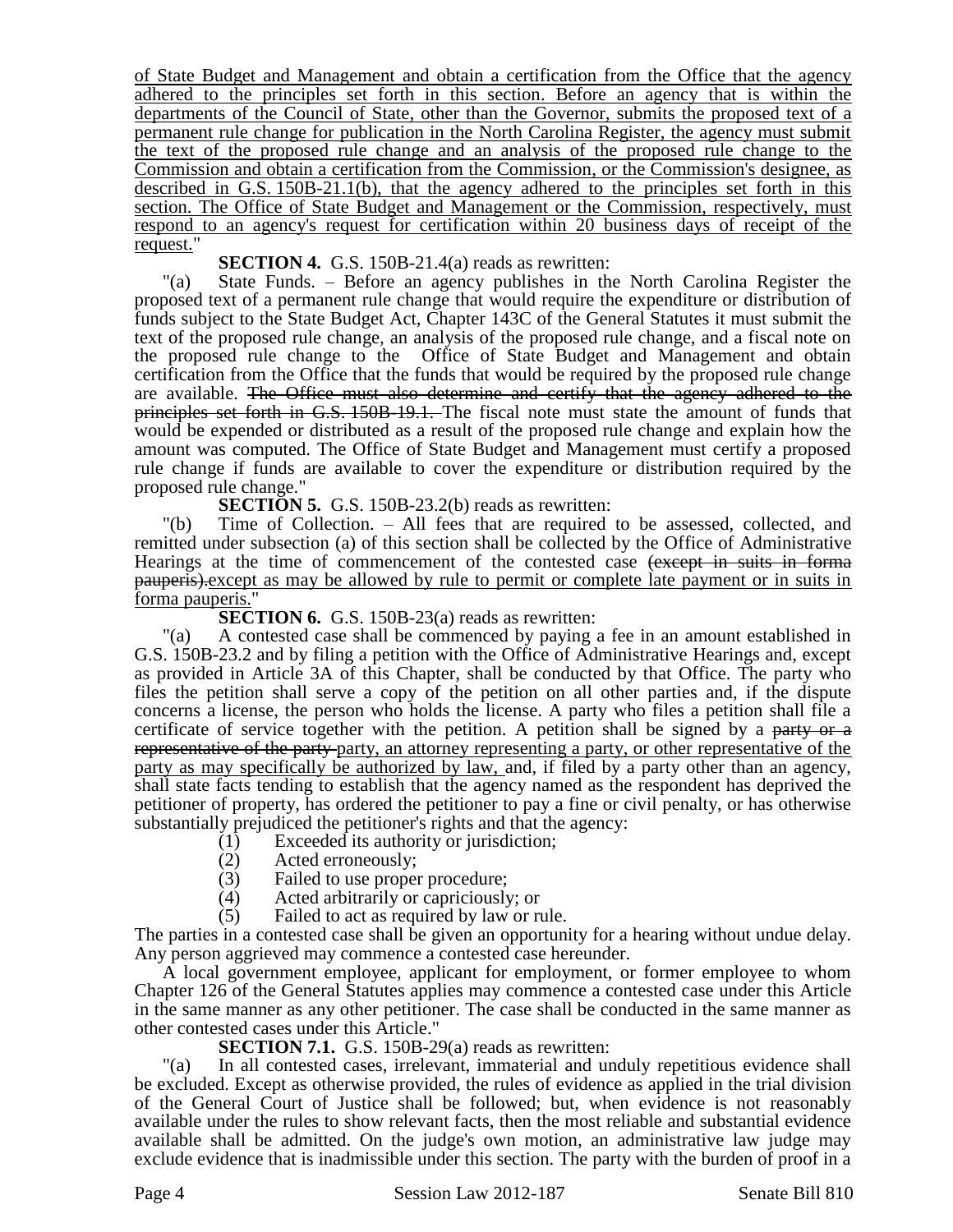contested case must establish the facts required by G.S. 150B-23(a) by a preponderance of the evidence. It shall not be necessary for a party or his attorney to object at the hearing to evidence in order to preserve the right to object to its consideration by the administrative law judge in making a <del>decision, by the agency in making a final decision,</del> decision or by the court on judicial review."

**SECTION 7.2.** G.S. 150B-33(b) reads as rewritten:

- "(b) An administrative law judge may:
	- … (11) Order the assessment of reasonable attorneys' fees and witnesses' fees against the State agency involved in contested cases decided under this Article where the administrative law judge finds that the State agency named as respondent has substantially prejudiced the petitioner's rights and has acted arbitrarily or capriciously or under Chapter 126 where the administrative law judge finds discrimination, harassment, or orders reinstatement or back pay.

 $^{\prime\prime}$ 

**SECTION 7.3.** Section 55.2 of S.L. 2011-398 reads as rewritten:

"**SECTION 55.2.** If necessary to effectuate the purposes of this act, Thethe Office of Administrative Hearings shall seek United States Environmental Protection Agency approval to become an agency responsible for administering programs under the federal Clean Water Act, 33 U.S.C. §1251 et seq., the Clean Air Act, 42 U.S.C. §7401 et seq., and the Resource Conservation and Recovery Act, 42 U.S.C. §6901 et seq. On or before December 31, 2011, the Office of Administrative Hearings and the Department of Environment and Natural Resources shall jointly develop and submit any Memoranda of Agreement, delineations of programmatic responsibility, procedure for coordination, and other information that United States Environmental Protection Agency may require in order to effectuate theany necessary approval process."

**SECTION 8.1.** Section 63 of S.L. 2011-398 reads as rewritten:

"**SECTION 63.** Sections 2 through 14 of this act become effective October 1, 2011, and apply to rules adopted on or after that date. Sections 15 through 55 of this act become effective January 1, 2012, and apply to contested cases commenced on or after that date. With regard to contested cases affected by Section 55.2 of this act, the provisions of Sections 15 through 27 of this act become effective when the United States Environmental Protection Agency approvals referenced in Section 55.2 have been issued or <del>June 15, 2012,</del>October 1, 2012, whichever occurs first. With regard to contested cases affected by Section 55.1 of this act, the provisions of Sections 15 through 27 and Sections 32 and 33 of this act become effective when the waiver referenced in Section 55.1 has been granted or February 1, 2013, whichever occurs first. Unless otherwise provided elsewhere in this act, the remainder of this act is effective when it becomes law."

### **SECTION 8.2.** G.S. 126-34 reads as rewritten:

# "**§ 126-34. Grievance appeal for career State employees.**

Unless otherwise provided in this Chapter, any career State employee having a grievance arising out of or due to the employee's employment and who does not allege unlawful harassment or discrimination because of the employee's age, sex, race, color, national origin, religion, creed, handicapping condition as defined by G.S. 168A-3, or political affiliation shall first discuss the problem or grievance with the employee's supervisor and follow the grievance procedure established by the employee's department or agency. Any State employee having a grievance arising out of or due to the employee's employment who alleges unlawful harassment because of the employee's age, sex, race, color, national origin, religion, creed, or handicapping condition as defined by G.S. 168A-3 shall submit a written complaint to the employee's department or agency. The department or agency shall have 60 days within which to take appropriate remedial action. If the employee is not satisfied with the department or agency's response to the complaint, the employee shall have the right to appeal directly to the State Personnel Commission.Office of Administrative Hearings."

### **SECTION 8.3.** G.S. 126-34.1(e) reads as rewritten:

"(e) Any issue for which appeal to the State Personnel CommissionOffice of Administrative Hearings through the filing of a contested case under Article 3 of Chapter 150B of the General Statutes has not been specifically authorized by this section shall not be grounds for a contested case under Chapter 126."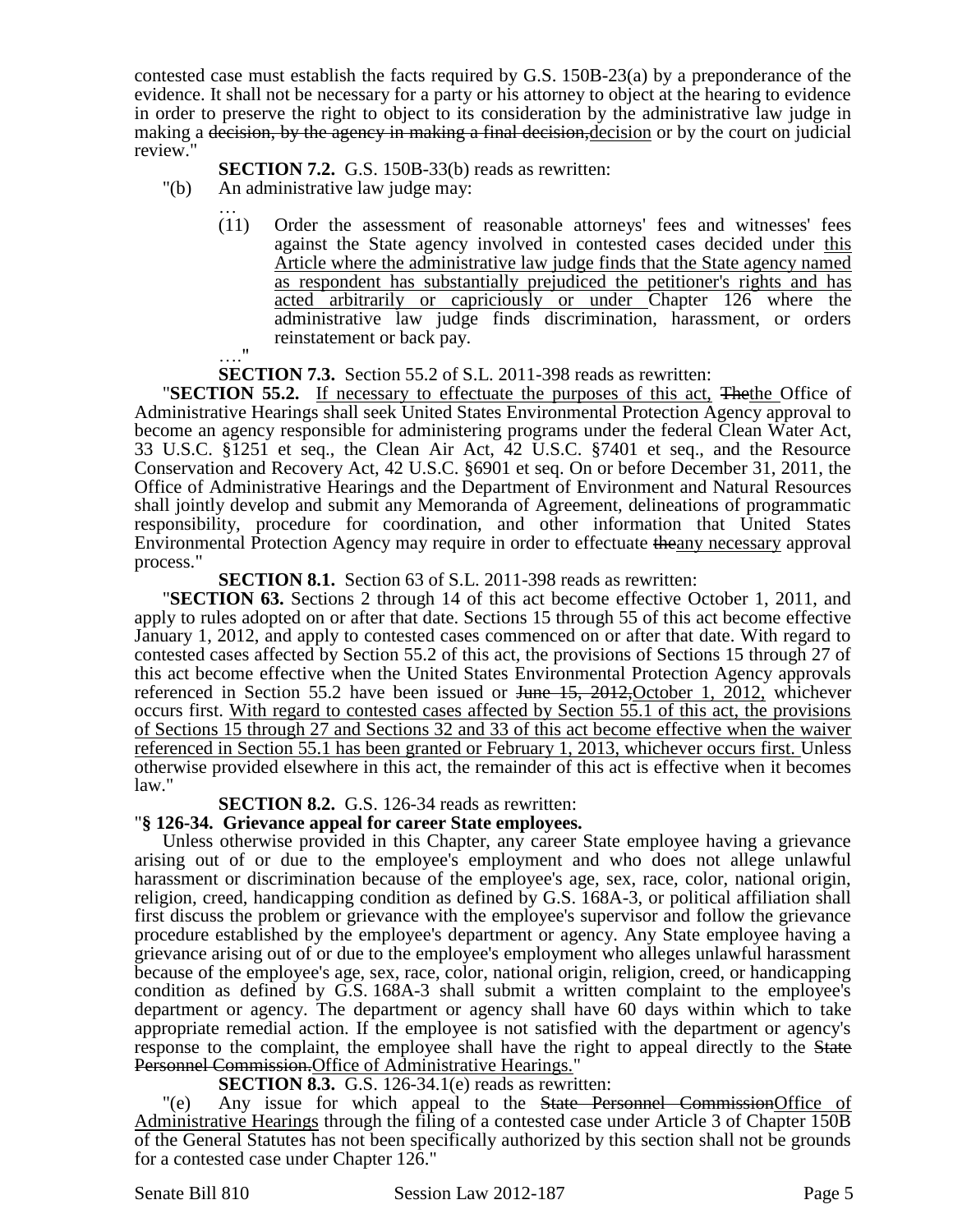**SECTION 8.4.** G.S. 126-35(a) reads as rewritten:

"(a) No career State employee subject to the State Personnel Act shall be discharged, suspended, or demoted for disciplinary reasons, except for just cause. In cases of such disciplinary action, the employee shall, before the action is taken, be furnished with a statement in writing setting forth in numerical order the specific acts or omissions that are the reasons for the disciplinary action and the employee's appeal rights. The employee shall be permitted 15 days from the date the statement is delivered to appeal to the head of the department. However, an employee may be suspended without warning for causes relating to personal conduct detrimental to State service, pending the giving of written reasons, in order to avoid undue disruption of work or to protect the safety of persons or property or for other serious reasons. The employee, if he is not satisfied with the final decision of the head of the department, or if he is unable, within a reasonable period of time, to obtain a final decision by the head of the department, may appeal to the State Personnel Commission. Office of Administrative Hearings. Such appeal shall be filed not later than 30 days after receipt of notice of the department head's decision. The State Personnel Commission may adopt, subject to the approval of the Governor, rules that define just cause."

**SECTION 8.5.** G.S. 126-36 reads as rewritten:

# "**§ 126-36. Appeal of unlawful State employment practice.**

(a) Any State employee or former State employee who has reason to believe that employment, promotion, training, or transfer was denied the employee or that demotion, layoff, transfer, or termination of employment was forced upon the employee in retaliation for opposition to alleged discrimination or because of the employee's age, sex, race, color, national origin, religion, creed, political affiliation, or handicapping condition as defined by G.S. 168A-3 except where specific age, sex or physical requirements constitute a bona fide occupational qualification necessary to proper and efficient administration, shall have the right to appeal directly to the State Personnel Commission. Office of Administrative Hearings.

(b) Subject to the requirements of G.S. 126-34, any State employee or former State employee who has reason to believe that the employee has been subjected to any of the following shall have the right to appeal directly to the **State Personnel Commission:**Office of Administrative Hearings:

- (1) Harassment in the workplace based upon age, sex, race, color, national origin, religion, creed, or handicapping condition, whether the harassment is based upon the creation of a hostile work environment or upon a quid pro quo.
- (2) Retaliation for opposition to harassment in the workplace based upon age, sex, race, color, national origin, religion, creed, or handicapping condition, whether the harassment is based upon the creation of a hostile work environment or upon a quid pro quo."

### **SECTION 8.6.** G.S. 126-36.1 reads as rewritten:

### "**§ 126-36.1. Appeal to Personnel CommissionOffice of Administrative Hearings by applicant for employment.**

Any applicant for State employment who has reason to believe that employment was denied in violation of G.S. 126-16 shall have the right to appeal directly to the State Personnel Commission.Office of Administrative Hearings."

**SECTION 8.7.** G.S. 126-36.2 reads as rewritten:

### "**§ 126-36.2. Appeal to Personnel CommissionOffice of Administrative Hearings by career State employee denied notice of vacancy or priority consideration.**

Any career State employee who has reason to believe that he was denied promotion due to the failure of the agency, department, or institution that had a job vacancy to:

(1) Post notice of the job vacancy pursuant to G.S. 126-7.1(a) or;

(2) Give him priority consideration pursuant to G.S.  $126-7.1(c)$ 

may appeal directly to the State Personnel Commission.Office of Administrative Hearings."

**SECTION 9.** G.S. 116B-73(a) reads as rewritten:

"(a) Except as otherwise provided in subsection (b) of this section, a holder required to file a report under G.S. 116B-60 shall maintain the records containing the information required to be included in the report for  $10$  years five years after the holder files the report, unless a shorter period is provided by rule of the Treasurer."

**SECTION 10.1.(a)** Each State agency, as defined in G.S. 150B-2(1a), shall submit a report of the audit, examination, and inspection functions performed by the agency and the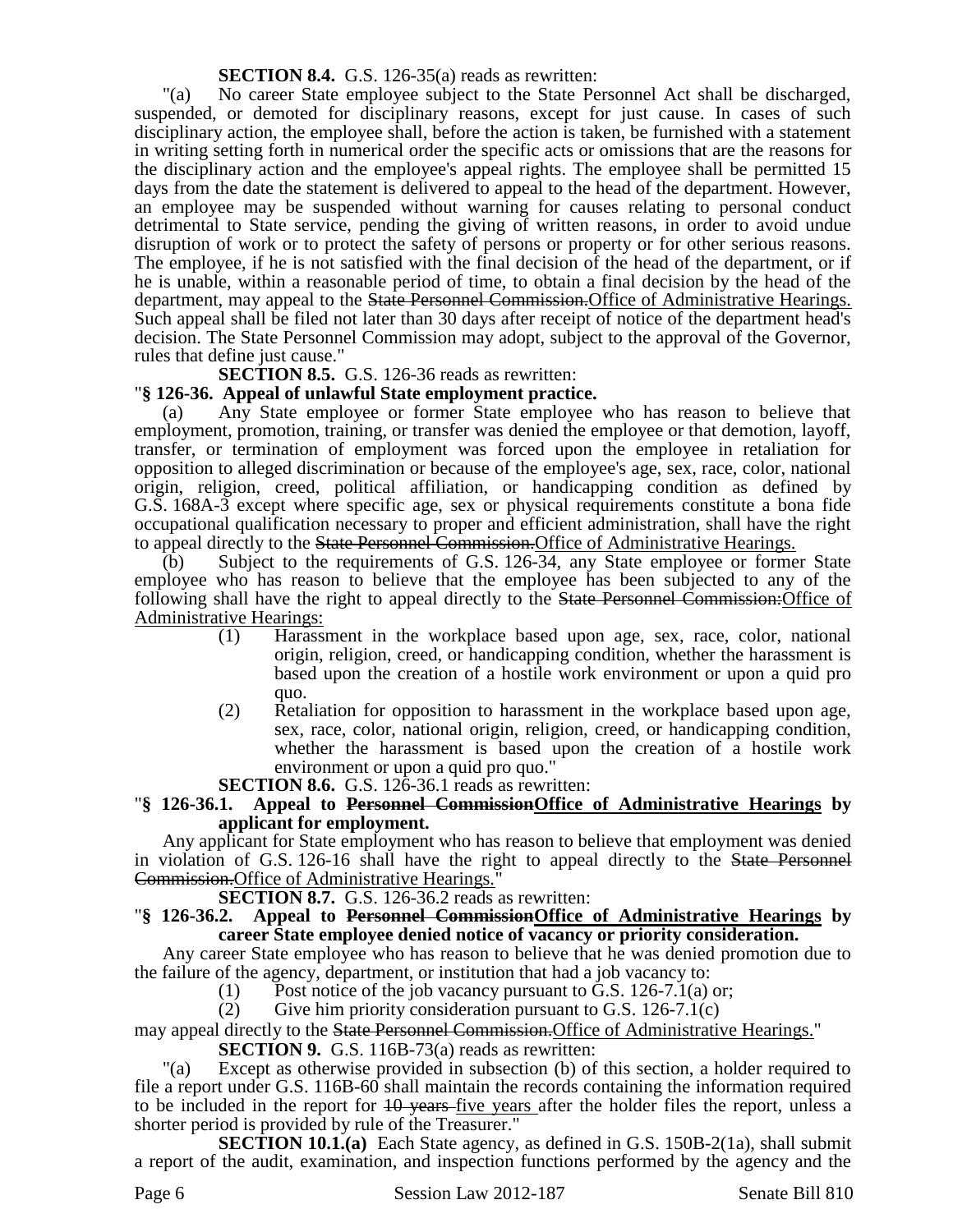amount of notice, if any, that the agency is required, by law or rule, to provide to a business, nonprofit, or individual prior to conducting the audit, examination, or inspection. The agency shall submit the report to the Joint Legislative Administrative Procedure Oversight Committee, as reestablished by Section 1 of this act, no later than October 31, 2012.

**SECTION 10.1.(b)** Article 1 of Chapter 95 of the General Statutes is amended by adding a new section to read:

### "**§ 95-9.1. Notice of employer's rights during farm inspections.**

The Department of Labor shall, in consultation with farm organizations and the Department of Agriculture and Consumer Services, prepare a notice to be delivered to the employer, at the beginning of an inspection of any premises engaged in agricultural employment in this State. The notice shall advise the employer of any rights or recourse to which the employer and employees are entitled under State or federal law in connection with any inspection of the employer's premises or operation conducted by the Department of Labor. The Department shall deliver the notice to the employer at the beginning of an inspection of premises used for agricultural employment. For purposes of this section, the term "agricultural employment" shall have the same meaning as defined in G.S. 95-223(1)."

**SECTION 10.1.(c)** Section 10.1(b) of this act becomes effective August 1, 2012, and applies to all inspections of premises engaged in agricultural employment conducted by the Department of Labor on or after that date.

**SECTION 10.2** G.S. 120-270 reads as rewritten:

### "**§ 120-270. Report by State agencies to the General Assembly on ways to reduce incidence of identity theft.**

Agencies of the State shall evaluate and report annually by January 1 to the General Assembly aboutthe agency's efforts to reduce the dissemination of personal identifying information, as defined in G.S. 14-113.20(b). The evaluation shall include the review of public forms, the use of random personal identification numbers, restriction of access to personal identifying information, and reduction of use of personal identifying information when it is not necessary. Special attention shall be given to the use, collection, and dissemination of social security numbers. If the collection of a social security number is found to be unwarranted, the State agency shall immediately discontinue the collection of social security numbers for that purpose. Any agency that determines that an act of the General Assembly or other provision of law impedes the agency's ability to reduce the incidence of identity theft shall report such findings to the General Assembly by January 1 of the year following such a determination."

**SECTION 10.3.** G.S. 143B-431(e) reads as rewritten:

"(e) The Department of Commerce may establish a clearinghouse for State business license information and shall perform the following duties:

- … (5) Collaborate with the business license coordinator designated in State agencies in providing information on the licenses and regulatory requirements of the agency, and in coordinating conferences with applicants to clarify license and regulatory requirements.
	- … f. Report, on a quarterlyan annual basis, to the Department on the number of licenses issued during the previous quarter-fiscal year on a form prescribed by the Department."

**SECTION 11.** G.S. 143-213 reads as rewritten:

#### "**§ 143-213. Definitions.**

Unless the context otherwise requires, the following terms as used in this Article and Articles 21A and 21B of this Chapter are defined as follows:

… (9) Whenever reference is made in this Article to  $\frac{\text{``discharge'' or}}{\text{``discharge}}}$  the "discharge" of waste," it shall be interpreted to include discharge, spillage, leakage, pumping, placement, emptying, or dumping into waters of the State, or into any unified sewer system or arrangement for sewage disposal, which system or arrangement in turn discharges the waste into the waters of the State.  $\underline{A}$ reference to "discharge" or the "discharge of waste" shall not be interpreted to include "emission" as defined in subdivision (12) of this section.

…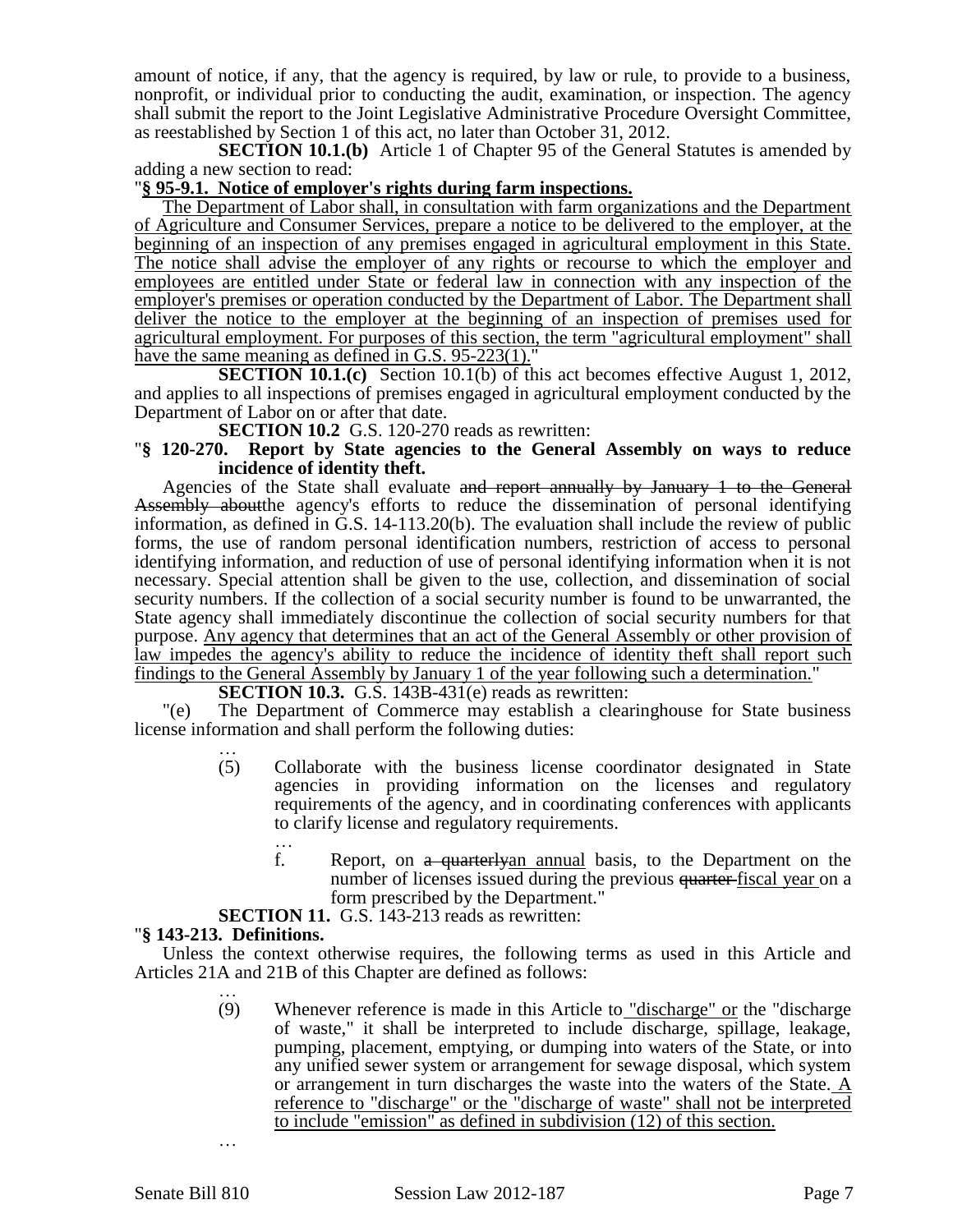(12) The term "emission" means a release into the outdoor atmosphere of air contaminants.  $^{\bullet}$ 

**SECTION 12.(a)** Section 1 of S.L. 2008-198, S.L. 2009-124, and Section 10.10A of S.L. 2010-31 are repealed.

**SECTION 12.(b)** G.S. 87-97 reads as rewritten:

#### "**§ 87-97. Permitting, inspection, and testing of private drinking water wells.**

…

(h) Drinking Water Testing. – Within 30 days after it issues a certificate of completion for a newly constructed private drinking water well, the local health department shall test the water obtained from the well or ensure that the water obtained from the well has been sampled and tested by a certified laboratory in accordance with rules adopted by the Commission for Public Health. The water shall be tested for the following parameters: arsenic, barium, cadmium, chromium, copper, fluoride, lead, iron, magnesium, manganese, mercury, nitrates, nitrites, selenium, silver, sodium, zinc, pH, and bacterial indicators.

(i) Commission for Public Health to Adopt Drinking Water Testing Rules. – The Commission for Public Health shall adopt rules governing the sampling and testing of well water and the reporting of test results. The rules shall allow local health departments to designate third parties to collect and test samples and report test results. The rules shall also provide for corrective action and retesting where appropriate. The Commission for Public Health may by rule require testing for additional parameters-parameters, including volatile organic compounds, if the Commission makes a specific finding that testing for the additional parameters is necessary to protect public health. If the Commission finds that testing for certain volatile organic compounds is necessary to protect public health and initiates rule making to require testing for certain volatile organic compounds, the Commission shall consider all of the following factors in the development of the rule: (i) known current and historic land uses around well sites and associated contaminants; (ii) known contaminated sites within a given radius of a well and any known data regarding dates of contamination, geology, and other relevant factors; (iii) any GIS-based information on known contamination sources from databases available to the Department of Environment and Natural Resources; and (iv) visual on-site inspections of well sites.

…."

**SECTION 12.1.** Rules adopted by the Environmental Management Commission pursuant to S.L. 2009-216 and S.L. 2009-486 to implement nutrient management strategies for the B. Everett Jordan Reservoir and the Falls of the Neuse Reservoir watersheds shall not be interpreted to apply surface water quality standards set out in 15A NCAC 2B .0218(3)(e) through (3)(h) to waters designated in the nutrient management rules as WS-V except where: (i) the designation of WS-V is associated with a water supply intake used by an industry to supply drinking water for their employees; or (ii) standards set out in 15A NCAC 02B  $.0218(3)$ (e) through (3)(h) are violated at the upstream boundary of waters within those watersheds that are classified as WS-II, WS-III, or WS-IV. This section shall not be construed to alter the nutrient reduction requirements set out in 15A NCAC 2B .0262(5) or 15A NCAC 2B .0275(3).

**SECTION 13.(a)** Part 1 of Article 7 of Chapter 143B of the General Statutes is amended by adding a new section to read:

#### "**§ 143B-279.17. Tracking and report on permit processing times.**

The Department of Environment and Natural Resources shall track the time required to process all permit applications in the One-Stop for Certain Environmental Permits Programs established by G.S. 143B-279.12 and the Express Permit and Certification Reviews established by G.S. 143B-279.13 that are received by the Department. The processing time tracked shall include (i) the total processing time from when an initial permit application is received to issuance or denial of the permit and (ii) the processing time from when a complete permit application is received to issuance or denial of the permit. No later than March 1 of each year, the Department shall report to the Fiscal Research Division of the General Assembly and the Environmental Review Commission on the permit processing times required to be tracked pursuant to this section."

**SECTION 13.(b)** The Department of Environment and Natural Resources shall inventory all permits, licenses, and approvals issued by the Department. The Department shall provide a list of all permits, licenses, and approvals to the Environmental Review Commission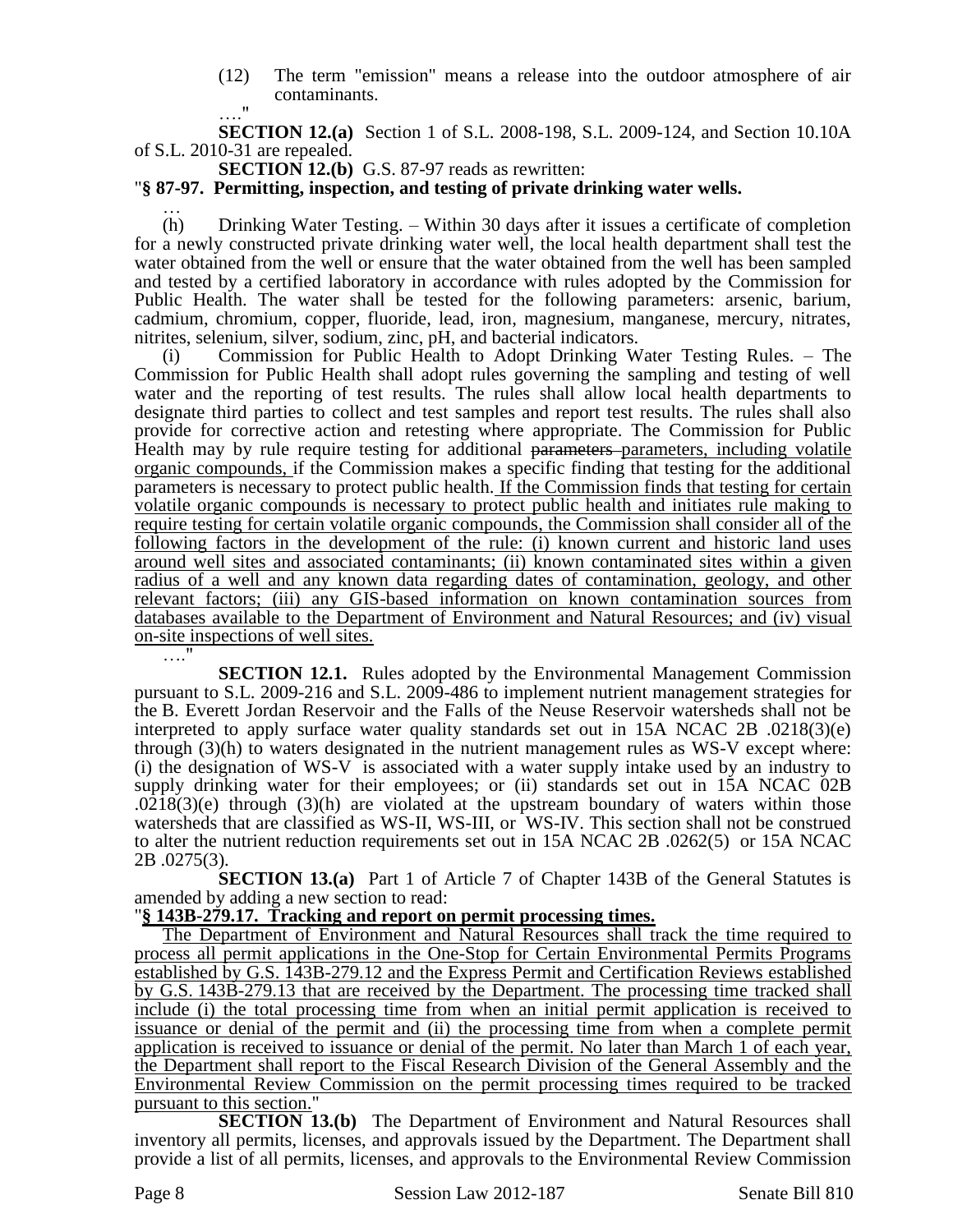no later than January 15, 2013, and shall recommend which of the permits, licenses, and approvals that are not subject to a reporting requirement on permit processing times should be subject to that requirement.

**SECTION 14.(a)** Section 3(b) of S.L. 2011-39 reads as rewritten:

"**SECTION 3.(b)** Wading Pool Fence Compliance. – From the effective date of this act through July 1, 2012,January 1, 2013, the Department of Environment and Natural Resources shall not require owners and operators of public swimming pools to comply with 15A NCAC 18A .2531(a)(7)."

**SECTION 14.(b)** This section becomes effective July 1, 2012.

**SECTION 15.1.** No later than July 1, 2013, the Commission for Public Health shall adopt rules to allow applicants for sanitary landfills the option to (i) apply for a permit to construct a five-year phase of landfill development and apply to amend the permit to construct subsequent five-year phases of landfill development; or (ii) apply for a permit to construct a 10-year phase of landfill development and apply to amend the permit to construct subsequent 10-year phases of landfill development, with a limited review of the permit five years after issuance of the initial permit and five years after issuance of each amendment for subsequent phases of development. No later than July 1, 2013, the Commission shall also adopt rules to allow applicants for permits for transfer stations the option to (i) apply for a permit with a five-year duration to construct and operate a transfer station; or (ii) apply for a permit with a 10-year duration to construct and operate a transfer station, with a limited review of the permit five years after issuance of the initial permit and five years after issuance of any amendment to the permit. In developing these rules, the Department of Environment and Natural Resources shall examine the current fee schedule for permits for sanitary landfills and transfer stations as set forth under G.S. 130A-295.8 and formulate recommendations for adjustments to the current fee schedule sufficient to address any additional demands associated with review of permits issued for 10-year phases of landfill development and the issuance permits with a duration of up to 10 years for transfer stations. The Department shall report its findings and recommendations, including any legislative proposals, to the Environmental Review Commission on or before December 1, 2012. The rules required by this section shall not become effective until the fee schedule set forth under G.S. 130A-295.8 is amended as necessary to address any additional demands associated with review of permits issued for 10-year phases of landfill development and the issuance of permits with a duration of up to 10 years to construct and operate transfer stations.

**SECTION 15.2.(a)** G.S. 143B-437.013(a) reads as rewritten:

 $\Gamma$ (a) Port Enhancement Zone Defined.  $- A$  port enhancement zone is an area that meets all of the following conditions:

- (1) It is comprised of part or all of one or more contiguous census tracts, census block groups, or both, in the most recent federal decennial census.
- (2) All of the area is located within 25 miles of a State port and is capable of being used to enhance port operations.
- (3) Every census tract and census block group that comprises the area has at least eleven percent (11%) of households with incomes of fifteen thousand dollars (\$15,000) or less."

**SECTION 15.2.(b)** This section is effective for taxable years beginning on or after January 1, 2013.

**SECTION 16.1.** G.S. 143-138(b4) reads as rewritten:

"(b4) Building rules do not apply to (i) farm buildings that are located outside the building-rules jurisdiction of any municipality, or (ii) farm buildings that are located inside the building-rules jurisdiction of any municipality if the farm buildings are greenhouses. For the purposes of this subsection: …

- (3) A "farm building" shall include any structure used for the display and sale of produce, no more than 1,000 square feet in size, open to the public for no more than 180 days per year, and certified by the Department of Agriculture and Consumer Services as a Certified Roadside Farm Market."
- **SECTION 16.2.** G.S. 130A-248(c1) reads as rewritten:

"(c1) The Commission shall adopt rules governing the sanitation of pushcarts and mobile food units. A permitted restaurant or commissary shall serve as a base of operations for a pushcart or mobile food unit.pushcart. A mobile food unit shall meet all of the sanitation